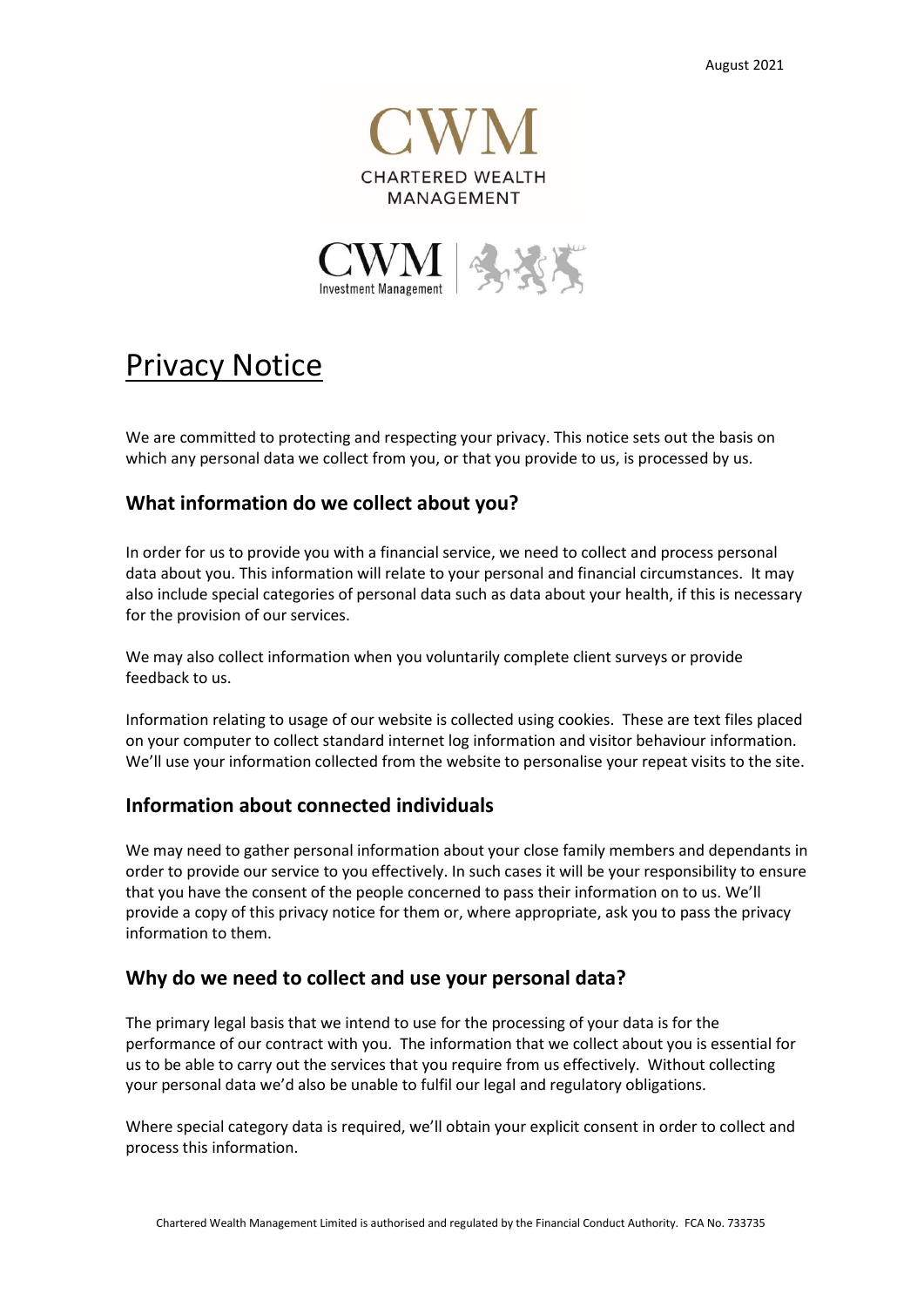## **How will we use the information about you?**

We collect information about you in order to provide you with the services for which you engage us.

## **Who might we share your information with?**

We don't share your information for marketing purposes with other companies.

*If you agree,* we may e-mail you about other products or services that we think might be of interest to you.

In order to deliver our services to you effectively we may send your details to third parties such as those that we engage for professional compliance, accountancy or legal services as well as product and platform providers that we use to arrange financial products for you.

Where third parties are involved in processing your data we'll have a contract in place with them to ensure that the nature and purpose of the processing is clear, that they are subject to a duty of confidence in processing your data and that they'll only act in accordance with our written instructions.

Where it's necessary for your personal data to be forwarded to a third party, we'll use appropriate security measures to protect your personal data in transit. This will either be in the form of password protection and/or encryption.

To fulfil our obligations in respect of prevention of money-laundering and other financial crime we may send your details to third party agencies for identity verification purposes.

## **How long do we keep hold of your information?**

During the course of our relationship with you we'll retain personal data which is necessary to provide services to you. We'll take all reasonable steps to keep your personal data up to date throughout our relationship.

We're also subject to regulatory requirements to retain your data for specified minimum periods. These are, generally:

- Five years for investment business
- Indefinitely for pension transfers and opt-out business
- Three years for insurance business

These are minimum periods, during which we have a legal obligation to retain your records. We reserve the right to retain data for longer where we believe it's in our legitimate interests to do so. In any case, we retain your personal data only for as long as necessary in accordance with our document retention policy and in accordance with legal, regulatory, tax or accounting requirements, or for dealing with complaints, legal challenges or prospective litigation. For example, where you purchase an investment product, information will be held for the duration of your investment and a period of several years after the end of our relationship. We keep information after our relationship ends in order to comply with applicable laws and regulations and for use in connection with any legal claims brought under or in connection with your policy.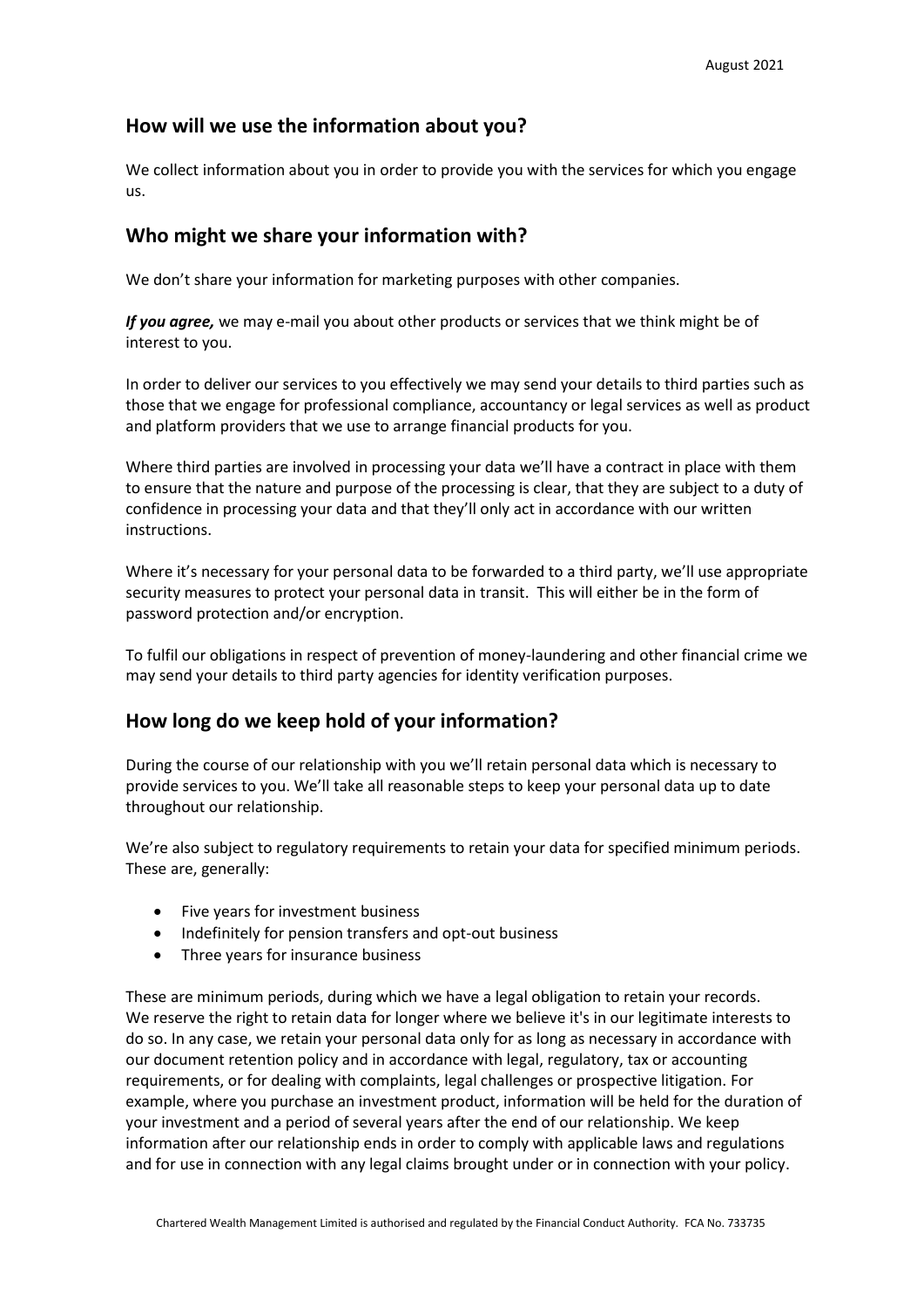You have the right to request deletion of your personal data. We'll comply with this request, subject to the restrictions of our regulatory obligations and legitimate interests as noted above.

#### **How can I access the information you hold about me?**

You have the right to request a copy of the information that we hold about you. If you'd like a copy of some or all of your personal information, please e-mail or write to us using the contact details noted below.

When your personal data is processed by automated means you have the right to ask us to move your personal data to another organisation for their use.

We have an obligation to ensure that your personal information is accurate and up to date. Please ask us to correct or remove any information that you think is incorrect.

#### **Marketing**

We'd like to send you information about our products and services which may be of interest to you. If you've agreed to receive marketing information, you may opt out at a later date. You have the right at any time to stop us from contacting you for marketing purposes. If you no longer wish to be contacted for marketing purposes, please contact us by e-mail or post.

#### **Cookies**

We use cookies to track visitor use of the website and to compile statistical reports on website activity. For further information, visit http://www.allaboutcookies.org/

You can set your browser not to accept cookies and the above website tells you how to remove cookies from your browser. However, in a few cases some of our website features may not function as a result.

#### **Other websites**

Our website contains links to other websites. This privacy policy only applies to our website so when you link to other websites you should read their own privacy policies.

## **What can you do if you are unhappy with how your personal data is processed?**

You also have a right to lodge a complaint with the supervisory authority for data protection. In the UK this is:

> Information Commissioner's Office Wycliffe House Water Lane Wilmslow Cheshire SK9 5AF

0303 123 1113 (local rate)